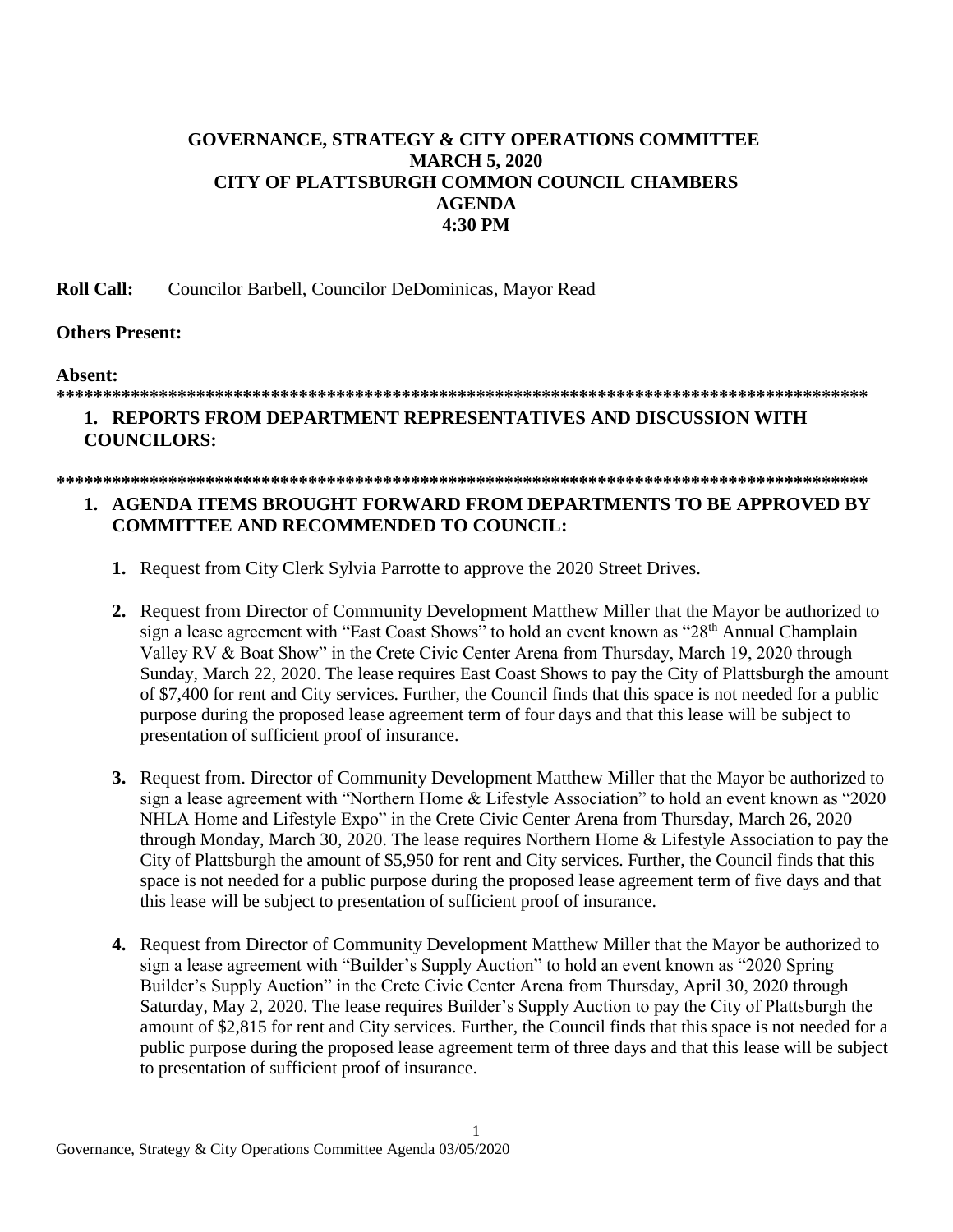- **5.** Request from Director of Community Development Matthew Miller that the Mayor be authorized to sign a lease agreement with "Builder's Supply Auction" to hold an event known as "2020 Fall Builder's Supply Auction" in the Crete Civic Center Arena from Thursday, September 3, 2020 through Saturday, September 5, 2020. The lease requires Builder's Supply Auction to pay the City of Plattsburgh the amount of \$2,815 for rent and City services. Further, the Council finds that this space is not needed for a public purpose during the proposed lease agreement term of three days and that this lease will be subject to presentation of sufficient proof of insurance.
- **6.** Request from Director of Community Development Matthew Miller that the Mayor be authorized to sign a lease agreement with "Plattsburgh Comic-Con" to hold an event known as "2020 Plattsburgh Comic Con" in the Crete Civic Center Arena from Friday, September 18, 2020 through Sunday, September 20, 2020. The lease requires Plattsburgh Comic-Con to pay the City of Plattsburgh the amount of \$3,765 for rent and City services. Further, the Council finds that this space is not needed for a public purpose during the proposed lease agreement term of three days and that this lease will be subject to presentation of sufficient proof of insurance.
- **7.** Request from Director of Community Development Matthew Miller that the Mayor be authorized to sign a lease agreement with "Adirondack Detecting" to hold an event known as "2020 DIGSTOCK" in the Crete Civic Center Arena on Friday, October 9, 2020. The lease requires Adirondack Detecting to pay the City of Plattsburgh the amount of \$2,060 for rent and City services. Further, the Council finds that this space is not needed for a public purpose during the proposed lease agreement term of one day and that this lease will be subject to presentation of sufficient proof of insurance.
- **8.** THE MAYOR HANDS DOWN THE APPOINTMENT OF JAMES WELCH AS A MEMBER TO THE LANDLORD TENANT ADVISORY COMMITTEE ESTABLISHED BY COUNCIL RESOLUTION ON JANUARY 30, 2020.
- **9.** APPROVAL OF ECONOMIC DEVELOPMENT GRANTS FOR WINNING APPLICATIONS TO THE DOWNTOWN GRANT PROGRAM (DGP):

Resolved: In accordance with the request therefore the Common Council approves grants from the DGP, a constituent project of the larger Downtown Revitalization Initiative (DRI), to the following DGP Applicants and projects in the respective amounts listed in the following table:

| Name of Applicant(s)   | <b>Address of Project</b> | <b>Amount of Grant Awarded</b> |
|------------------------|---------------------------|--------------------------------|
| Shawn B. Cliche        | 14 Margaret Street        | \$100,000                      |
| Kyle Dyer / Dean Jolly | 14 Margaret Street        | \$100,000                      |

These awards are made in accordance with the findings of the DGP Grant Review Committee, set forth in a memo submitted by Ethan Vinson, DRI Project Coordinator. A copy of said memo is ordered made a part of the minutes of this meeting. Also, these awards are made pursuant and subject to the terms and conditions of the DGP, including any ancillary grant documents.

By Councilor \_\_\_\_\_\_\_\_\_\_\_; Seconded by Councilor \_ (RC) Roll call: Councilor Barbell, Councilor DeDominicas, Mayor Read **\*\*\*\*\*\*\*\*\*\*\*\*\*\*\*\*\*\*\*\*\*\*\*\*\*\*\*\*\*\*\*\*\*\*\*\*\*\*\*\*\*\*\*\*\*\*\*\*\*\*\*\*\*\*\*\*\*\*\*\*\*\*\*\*\*\*\*\*\*\*\*\*\*\*\*\*\*\*\*\*\*\*\*\*\*\*\***

2